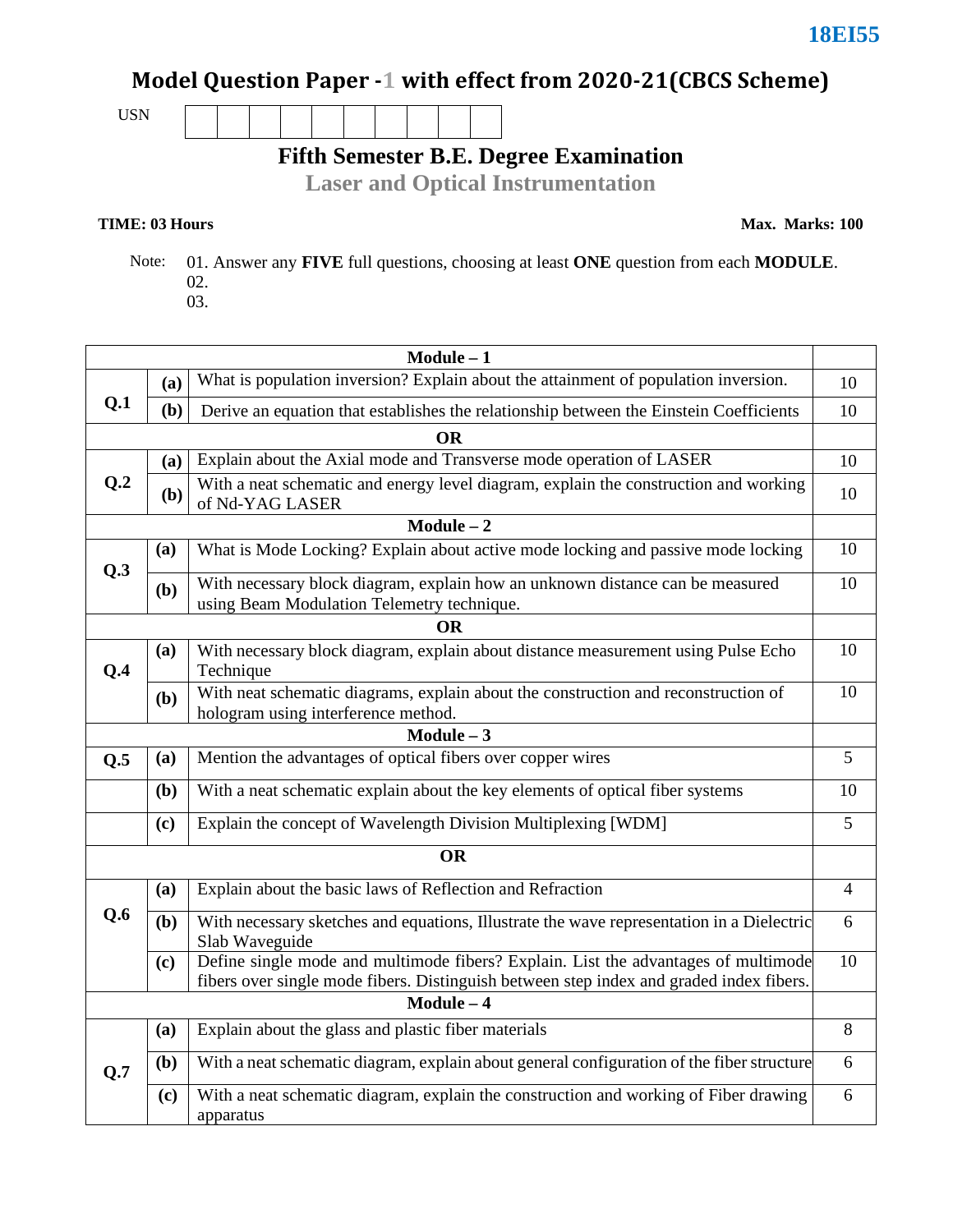# **18EI55**

| <b>OR</b>   |                                                                                                                    |                                                                                 |    |  |
|-------------|--------------------------------------------------------------------------------------------------------------------|---------------------------------------------------------------------------------|----|--|
|             | Define amplifier noise. Explain about various system applications of optical amplifiers<br>(a)                     |                                                                                 |    |  |
| Q.8         | With necessary schematic diagram explain about the construction and operation of<br>(b)<br><b>Raman Amplifiers</b> |                                                                                 | 10 |  |
| Module $-5$ |                                                                                                                    |                                                                                 |    |  |
|             | (a)                                                                                                                | Discuss application of fiber optic laser system in cardiology.                  | 10 |  |
| 0.9         | (b)                                                                                                                | Discuss about the ophthalmological application of laser-fiber systems.          | 10 |  |
| <b>OR</b>   |                                                                                                                    |                                                                                 |    |  |
|             | (a)                                                                                                                | Explain the applications of fiberoptic laser systems in orthopedics             | 10 |  |
| Q.10        | (b)                                                                                                                | Explain the flowchart diagrams for clinical applications of laser-fiber systems | 10 |  |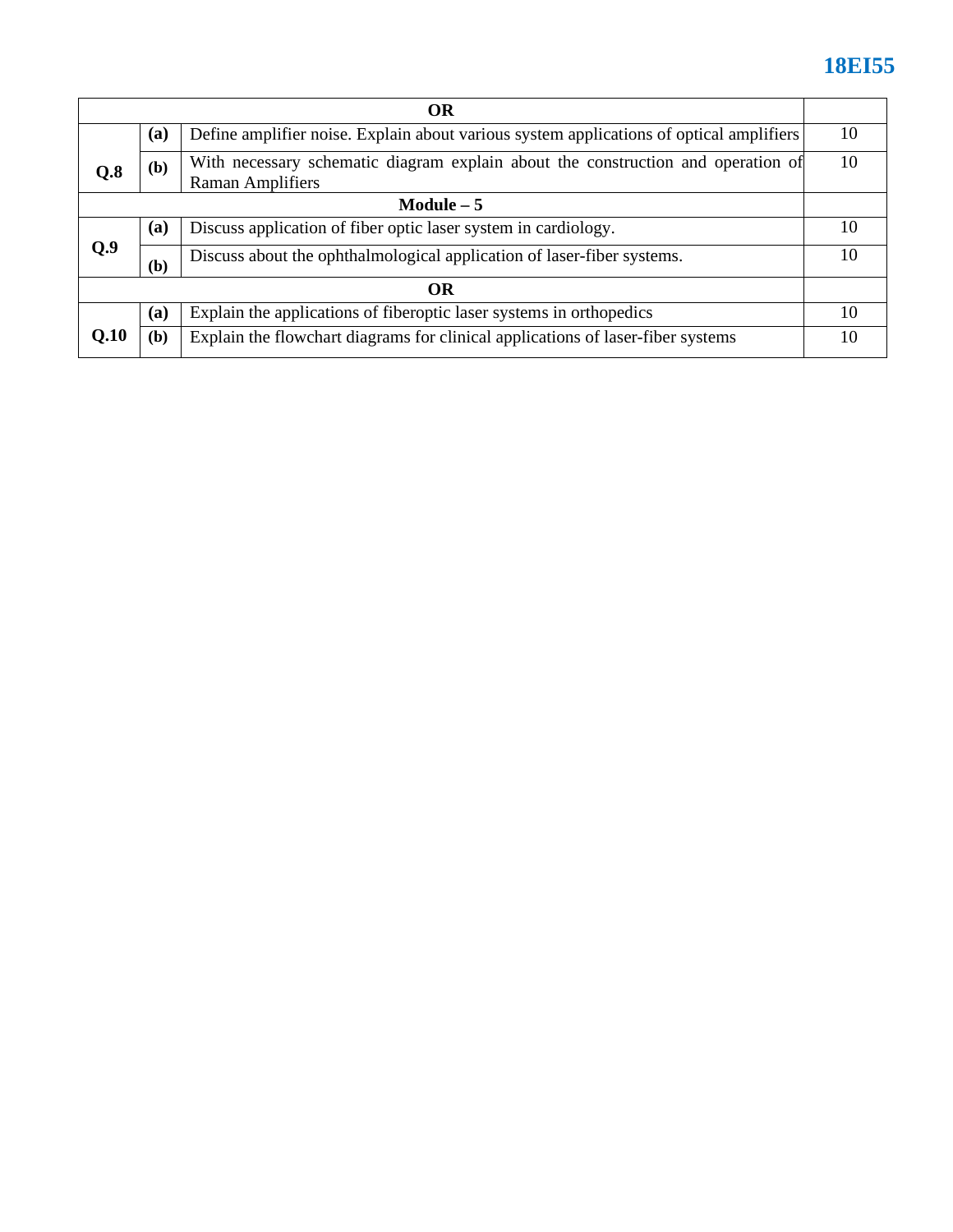| Table showing the Bloom's Taxonomy Level, Course Outcome and Programme<br>Outcome |     |                                                                                                     |       |                       |                             |
|-----------------------------------------------------------------------------------|-----|-----------------------------------------------------------------------------------------------------|-------|-----------------------|-----------------------------|
| Question                                                                          |     | <b>Bloom's Taxonomy Level</b><br>attached                                                           |       | Course<br>Outcome     | <b>Programme Outcome</b>    |
| Q.1                                                                               | (a) | $\overline{L1, L2}$                                                                                 |       | CO <sub>1</sub>       | PO1, PO2 & PO12             |
|                                                                                   | (b) | L2                                                                                                  |       | CO1                   | PO1, PO2 & PO12             |
| Q.2                                                                               | (a) | L2                                                                                                  |       | CO1                   | PO1, PO2 & PO12             |
|                                                                                   | (b) | $\overline{L2}$                                                                                     |       | CO1                   | PO1, PO2 & PO12             |
| Q.3                                                                               | (a) | L1, L2                                                                                              |       | CO <sub>2</sub>       | PO1, PO2 & PO12             |
|                                                                                   | (b) | L2                                                                                                  |       | CO <sub>2</sub>       | PO1, PO2 & PO12             |
| Q.4                                                                               | (a) | L2                                                                                                  |       | CO <sub>2</sub>       | PO1, PO2 & PO12             |
|                                                                                   | (b) | L2                                                                                                  |       | CO <sub>2</sub>       | PO1, PO2 & PO12             |
| Q.5                                                                               | (a) | L1                                                                                                  |       | CO <sub>3</sub>       | PO1, PO2 & PO12             |
|                                                                                   | (b) | L2                                                                                                  |       | CO <sub>3</sub>       | PO1, PO2 & PO12             |
|                                                                                   | (c) | L2                                                                                                  |       | CO <sub>3</sub>       | PO1, PO2 & PO12             |
| Q.6                                                                               | (a) | L2                                                                                                  |       | CO <sub>3</sub>       | PO1, PO2 & PO12             |
|                                                                                   | (b) | L2                                                                                                  |       | CO <sub>3</sub>       | PO1, PO2 & PO12             |
|                                                                                   | (c) | L1, L2                                                                                              |       | CO <sub>3</sub>       | PO1, PO2 & PO12             |
| Q.7                                                                               | (a) | L2                                                                                                  |       | CO <sub>4</sub>       | PO1, PO2 & PO12             |
|                                                                                   | (b) | L2                                                                                                  |       | CO <sub>4</sub>       | PO1, PO2 & PO12             |
|                                                                                   | (c) | L2                                                                                                  |       | CO <sub>4</sub>       | PO1, PO2 & PO12             |
| Q.8                                                                               | (a) | L1, L2                                                                                              |       | CO <sub>4</sub>       | PO1, PO2 & PO12             |
|                                                                                   | (b) | L2                                                                                                  |       | CO <sub>4</sub>       | PO1, PO2 & PO12             |
| Q.9                                                                               | (a) | L2                                                                                                  |       | CO <sub>5</sub>       | PO1, PO2 & PO12             |
|                                                                                   | (b) | L2                                                                                                  |       | CO <sub>5</sub>       | PO1, PO2 & PO12             |
| Q.10                                                                              | (a) | L2                                                                                                  |       | CO <sub>5</sub>       | PO1, PO2 & PO12             |
|                                                                                   | (b) | L2                                                                                                  |       | CO <sub>5</sub>       | PO1, PO2 & PO12             |
|                                                                                   |     |                                                                                                     |       |                       |                             |
| Lower order thinking skills                                                       |     |                                                                                                     |       |                       |                             |
| Bloom's                                                                           |     | Remembering (<br>Understanding                                                                      |       | Comprehension): $L_2$ | Applying (Application):     |
| <b>Taxonomy</b><br>Levels                                                         |     | knowledge): $L_1$                                                                                   | $L_3$ |                       |                             |
|                                                                                   |     | <b>Higher order thinking skills</b><br>Valuating (Evaluation): $L_5$<br>Analyzing (Analysis): $L_4$ |       |                       | Creating (Synthesis): $L_6$ |

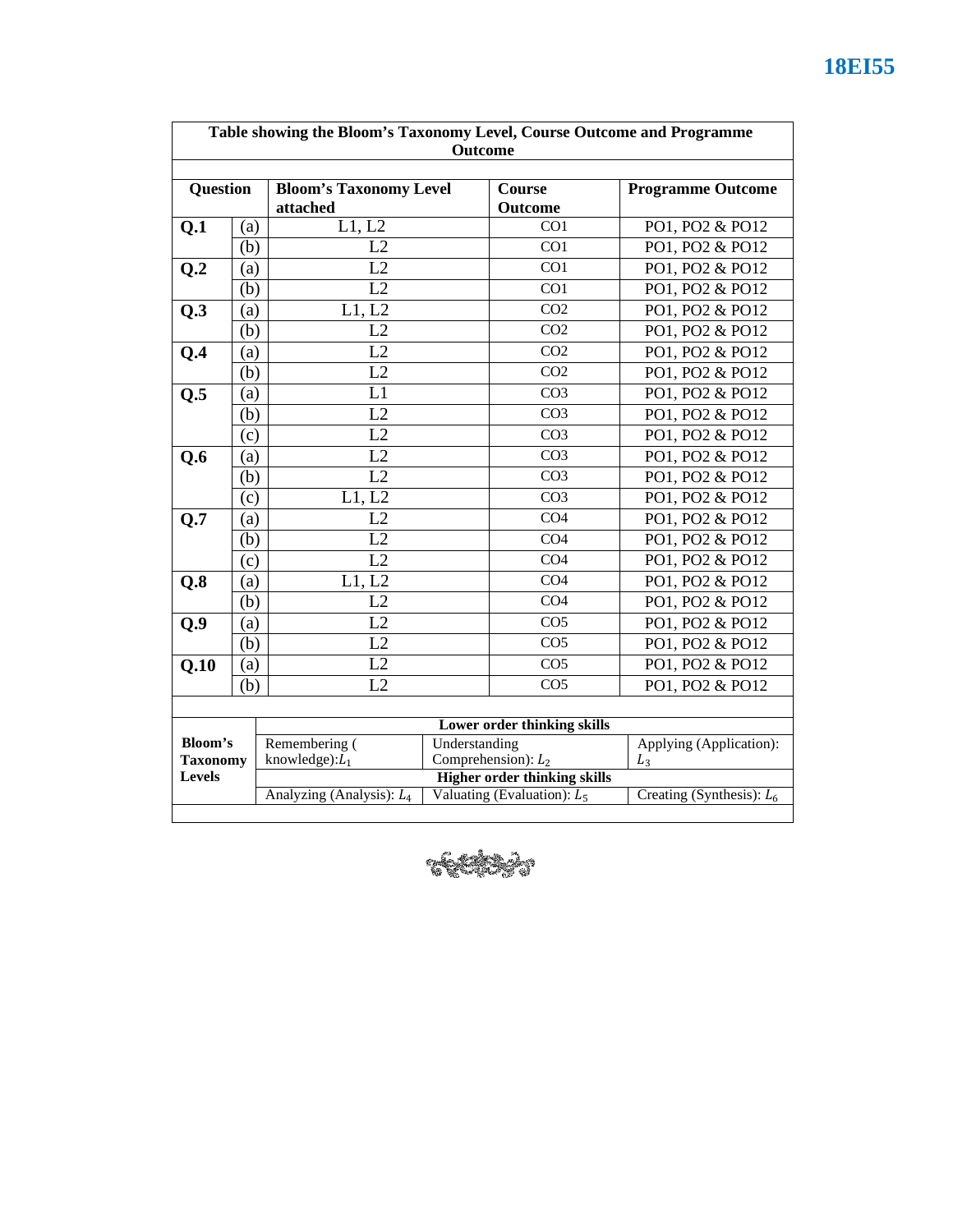## Model Question Paper -2 with effect from 2020-21(CBCS Scheme)

USN

## **Fifth Semester B.E. Degree Examination**

**Laser and Optical Instrumentation**

#### **TIME: 03 Hours**

**Max. Marks: 100**

 Note: 01. Answer any **FIVE** full questions, choosing at least **ONE** question from each **MODULE**. 02. 03.

| $Module - 1$ |                                                                       |                                                                                                                                         |                |  |  |
|--------------|-----------------------------------------------------------------------|-----------------------------------------------------------------------------------------------------------------------------------------|----------------|--|--|
|              | (a) Explain about the concept of Line shape Function                  |                                                                                                                                         |                |  |  |
| Q.1          | (b)                                                                   | Derive the equation for Pump Rate                                                                                                       | 10             |  |  |
|              |                                                                       | <b>OR</b>                                                                                                                               |                |  |  |
|              | (a)                                                                   | Explain the construction and energy level diagram of the He-Ne laser.                                                                   | 10             |  |  |
| Q.2          | ( <b>b</b> )                                                          | With a neat energy level diagram, explain the construction and working of $CO2$<br><b>LASER</b>                                         | 10             |  |  |
|              |                                                                       | $\overline{\text{Module} - 2}$                                                                                                          |                |  |  |
| Q.3          | (a)                                                                   | What is Q-Switching? Explain how electro optic modulators can be used as fast<br>Q-switches.                                            | 10             |  |  |
|              | (b)                                                                   | Explain about frequency stabilization of LASER                                                                                          | 10             |  |  |
|              |                                                                       | <b>OR</b>                                                                                                                               |                |  |  |
| Q.4          | (a)                                                                   | With necessary schematic and equations, explain about distance measurement using<br>Pulse Echo Technique                                | 10             |  |  |
|              | (b)                                                                   | With a neat schematic diagram, explain the application of holography in computer<br>memories. Mention its advantages and disadvantages. | 10             |  |  |
|              |                                                                       | $Module - 3$                                                                                                                            |                |  |  |
| Q.5          | Mention the motivations for light wave communication.<br>(a)          |                                                                                                                                         |                |  |  |
|              | With a neat sketch, explain about the Electromagnetic spectrum<br>(b) |                                                                                                                                         |                |  |  |
|              | (c)                                                                   | List and explain the standards for Optical Fiber Communications                                                                         | 10             |  |  |
| <b>OR</b>    |                                                                       |                                                                                                                                         |                |  |  |
|              | (a)                                                                   | Explain about the basic law of total internal reflection                                                                                | 6              |  |  |
| Q.6          | (b)                                                                   | With necessary sketches, explain about the polarization sensitive materials                                                             | 10             |  |  |
|              | (c)                                                                   | Mention the set of Maxwells Equations                                                                                                   | $\overline{4}$ |  |  |
| $Module - 4$ |                                                                       |                                                                                                                                         |                |  |  |
|              | (a)                                                                   | With necessary sketches, explain about the two types of Photonic Crystal Fibers [PCF]                                                   | 10             |  |  |
| Q.7          | (b)                                                                   | With a neat schematic diagram, explain about Vapor-Phase Axial Deposition                                                               | 10             |  |  |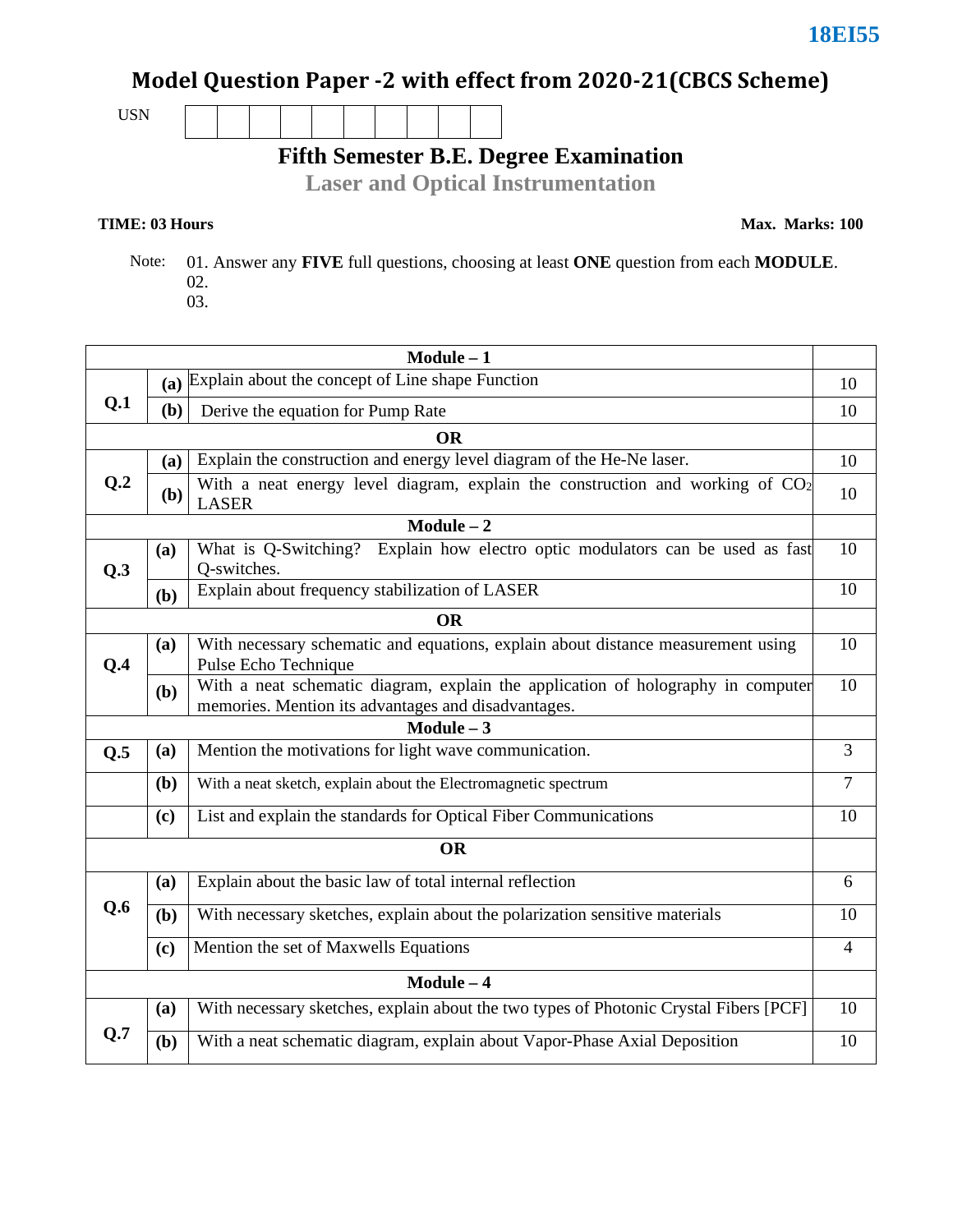# **18EI55**

| <b>OR</b>   |     |                                                                                       |    |  |  |  |
|-------------|-----|---------------------------------------------------------------------------------------|----|--|--|--|
|             | (a) | With necessary schematic diagram explain about the construction and operation of      |    |  |  |  |
| Q.8         |     | Erbium Doped Fiber Amplifier [EDFA].                                                  |    |  |  |  |
|             | (b) | Explain about Indoor and Outdoor cable designs                                        |    |  |  |  |
| Module $-5$ |     |                                                                                       |    |  |  |  |
| O.9         | (a) | What is angioplasty? Explain about the fiber optic laser applications in Angioplasty. |    |  |  |  |
|             | (b) | Explain about the Photodynamic therapy in Oncology                                    |    |  |  |  |
| <b>OR</b>   |     |                                                                                       |    |  |  |  |
|             | (a) | about the application of Endoscopic Nd:YAG Laser<br>Explain<br>therapy<br>1n          | 10 |  |  |  |
| O.10        |     | gastroenterology                                                                      |    |  |  |  |
|             | (b) | Explain about laser lithotripsy                                                       | 10 |  |  |  |